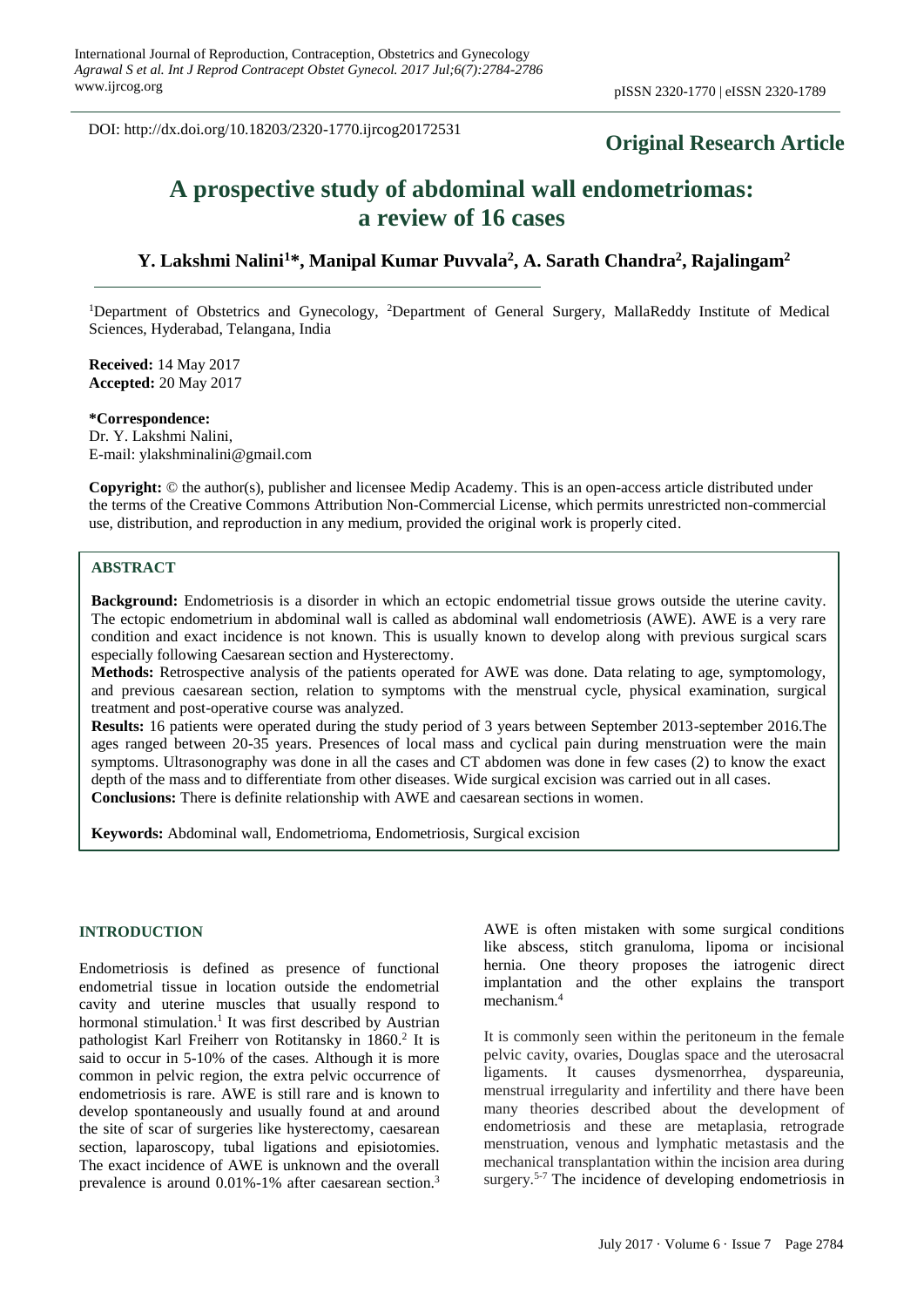the scar area after the caesarean section varies between  $0.03 - 3.5\%$ .<sup>7,8</sup>

The common clinical presentation is presence of subcutaneous tumor and cyclical pain and swelling during the menstruation. But there may not be always mass in the complaints. In this condition, making the diagnosis is very difficult. Many methods such as computerized tomography and thin needle aspiration biopsy are used for diagnosis.<sup>7</sup> Considering all the factors the present study was done with the following objectives to find out the risk factors for scar endometriosis and management of scar endometriosis.

#### **METHODS**

A Hospital based Prospective Interventional study was carried out in the Department of Obstetrics and Gynecology and Department of General Surgery at MallaReddy Institute of Medical Sciences a Tertiary care teaching hospital for a period of 3 years from September 2013 –September 2016. The study participants were all the women who had underwent previous LSCS and any other surgeries and presented with symptoms of mass and pain at the surgical site. During the study period, we enrolled 16 study participants.

A detailed history was taken with respect to Age, symptomology and relation of the symptoms with menstrual cycles, types and number of surgeries underwent in past, location of swelling. A detailed physical examination was done in all the study participants. For confirmation of diagnosis USG abdomen and CT abdomen was done. After diagnosis of abdominal wall endometriosis, the study participants underwent surgical management in form of wide excision and mesh repair in the department of General surgery. All patients were followed up and recurrence rate was nil in the study. Histological confirmation was done postsurgically. No case of malignancy was reported in the present study.

Before the start of the study all the study participants were informed about the purpose of the study. Informed and written consent was taken from all the study particiapants. Statistical analysis was done using Microsoft Excel software in form proportions.

## **RESULTS**

Table 1 shows maximum number of study participants were in the age group of 20-30years (87.5%) and 12.5% were in the age group of 30-35years.

#### **Table 1: Age wise distribution of study participants.**

| <b>Age (Years)</b> | <b>Frequency</b> |      |
|--------------------|------------------|------|
| $20 - 30$          | 14               | 87.5 |
| $30 - 35$          | ΩŽ               | 12.5 |
| Total              | 16               | 100  |

#### **Table 2: Distribution of study participants with the number of LSCS done.**

| <b>LSCS</b>      | <b>Frequency</b> |      |
|------------------|------------------|------|
| Single LSCS      | 06               | 37.5 |
| Two or More LSCS | 10               | 63.5 |
| Total            | 16               | 100  |

Table 2 revealed near about 63.5% of the study particiapants underwent two or more LSCS in past and 37.5% had once LSCS.

## **Table 3: Distribution of study participants with types of surgeries.**

| <b>Surgeries</b> | <b>Frequency</b> |      |
|------------------|------------------|------|
| <b>LSCS</b>      | 14               | 87.5 |
| Other than LSCS  | O2               | 12.5 |
| Total            | 16               | 100  |

Table 3 shows majority of the study participants (87.5%) had underwent LSCS as major surgery compared to other surgeries (12.5%).

## **Table 4: Distribution of study participants with presenting symptom.**

| <b>Presenting symptom</b> | <b>Frequency</b> | <b>VA</b> |
|---------------------------|------------------|-----------|
| <b>Mass</b>               | 16               | 100       |
| Pain                      |                  |           |
| Cyclical                  | 10               | 63.5      |
| Non-cyclical              | 06               | 37.5      |

In Table 4 among all the study participants mass and pain was the main presenting symptom. Those who were having pain among them 63.5% of them had cyclical pain and 37.5% had non-cyclical pain.

#### **Table 5: Distribution of study participants with location of mass.**

| Location of the mass | <b>Frequency</b> |       |
|----------------------|------------------|-------|
| Under the scar       | 13               | 81.25 |
| In the scar          | 03               | 18.75 |
| Total                | 16               | 100   |

In Table 5, it was found that 81.25% of the study participants had mass under the scar and 18.75% had mass in the scar.

#### **Table 6: Diagnostic tool to detect the mass.**

| <b>Diagnosing Tool</b>  | <b>Frequency</b> |      |
|-------------------------|------------------|------|
| Ultrasonogram (Abdomen) | 14               | 87.5 |
| CT (Abdomen)            | ΩQ               | 12.5 |
| Total                   | 16               | 100  |

Table 6 shows the mass was detected in 87.5% was doing ultrasonography of abdomen and in 12.5% of study